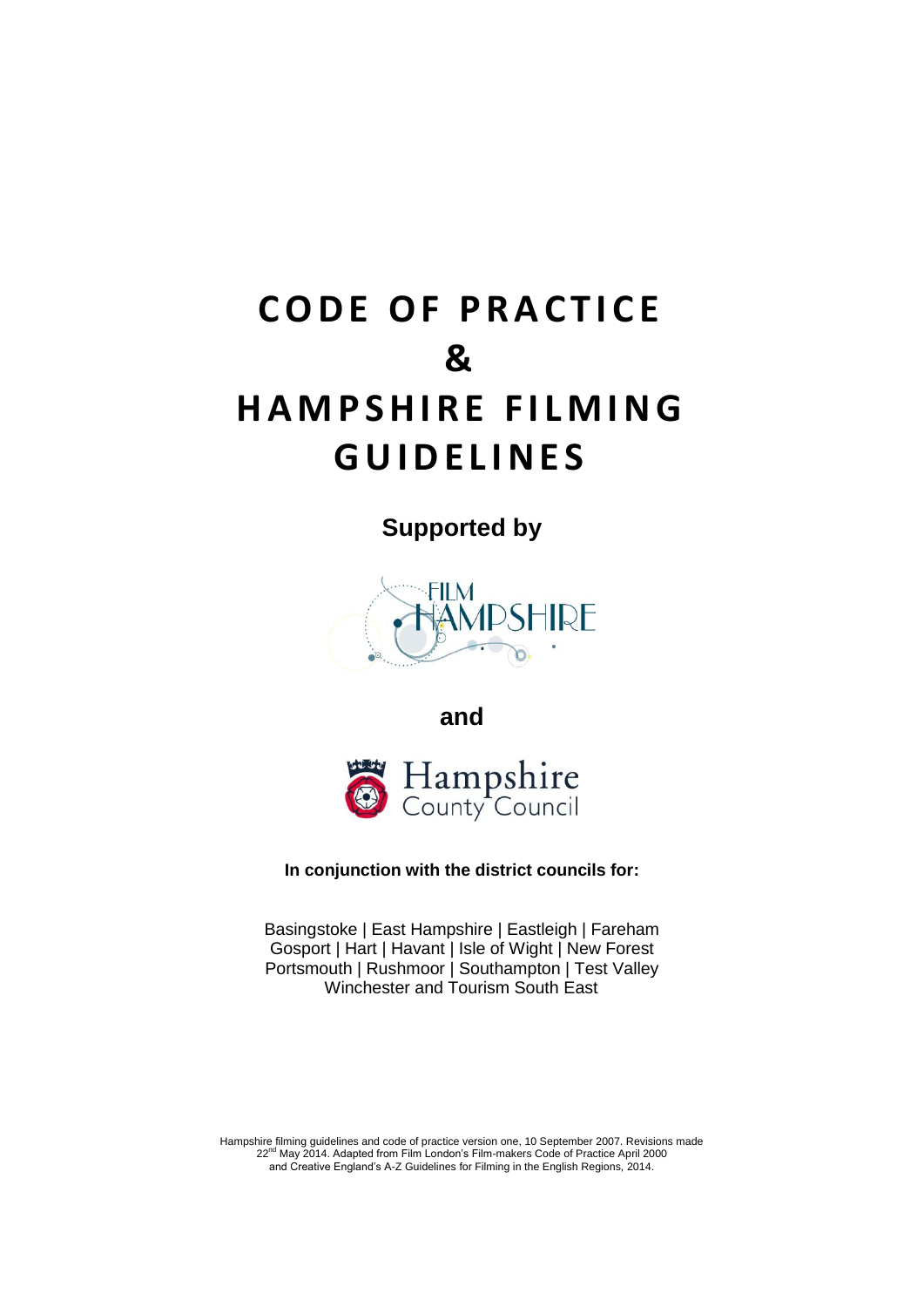## **Code of Practice**

The Code of Practice is a voluntary agreement and is designed to work alongside the filming guidelines. It aims to outline the general requirements and the protocols expected to ensure that standards and consideration by all parties to all effected is a priority.

- 1. Hampshire County Council and Film Hampshire have established contact with all of the district authorities in the county. Some of these authorities have a dedicated Film Liaison Officer (FLO) or equivalent film contact located in their tourism or Economic Development or Communications Departments. Please see appendix one for the Film Liaison Officers (FLOs) and film contacts list for Hampshire.
- 2. Hampshire County Council and the district FLOs welcome film makers to Hampshire and regard Hampshire as filming friendly. Hampshire County Council's Economic Development department through it's project Film Hampshire, is happy to answer enquiries about filming in the county and assist with all reasonable requests associated with filming in Hampshire. Film Hampshire can also act as a contact between the production company, the district authorities and the locations in Hampshire.
- 3. Hampshire has many unique locations from vast rural areas to seaside locations and industrial derelict sites. We also have a range of beautiful historic buildings along with cottages, villages and market towns. We will be happy to accommodate your needs where possible and will always try and help with your filming requirements.
- 4. It is recognised that most production companies act in a responsible and professional manner. However, all film makers are asked to take their surroundings into consideration.
- 5. Film Hampshire ask that producers inform them of any shoots well in advance of the start date, to ensure effective liaison with all parties affected by the shoot. All individuals working on location must take responsibility for their own health and safety and that of their colleagues.
- 6. Productions must be sympathetic to the environment they want to use.
- 7. The local authority has a duty of care towards residents and businesses and will exercise control if a particular production is causing an unreasonable nuisance or noise.
- 8. Every precaution must be taken to ensure the safety of the general public at all times and a contact number for the production must be made available to the council and the police.
- 9. Clear guidelines of what the script or scene involves and appropriate caution must be taken when filming in sensitive areas or at unsocial times
- 10. Areas that require any sort of set building, dressing, disguising, or which are subject to any sort of special effects, will require a guarantee to be completed.

This code of practice sets out the standards that we would ask production companies and/or their sub-contractors to follow while filming in Hampshire.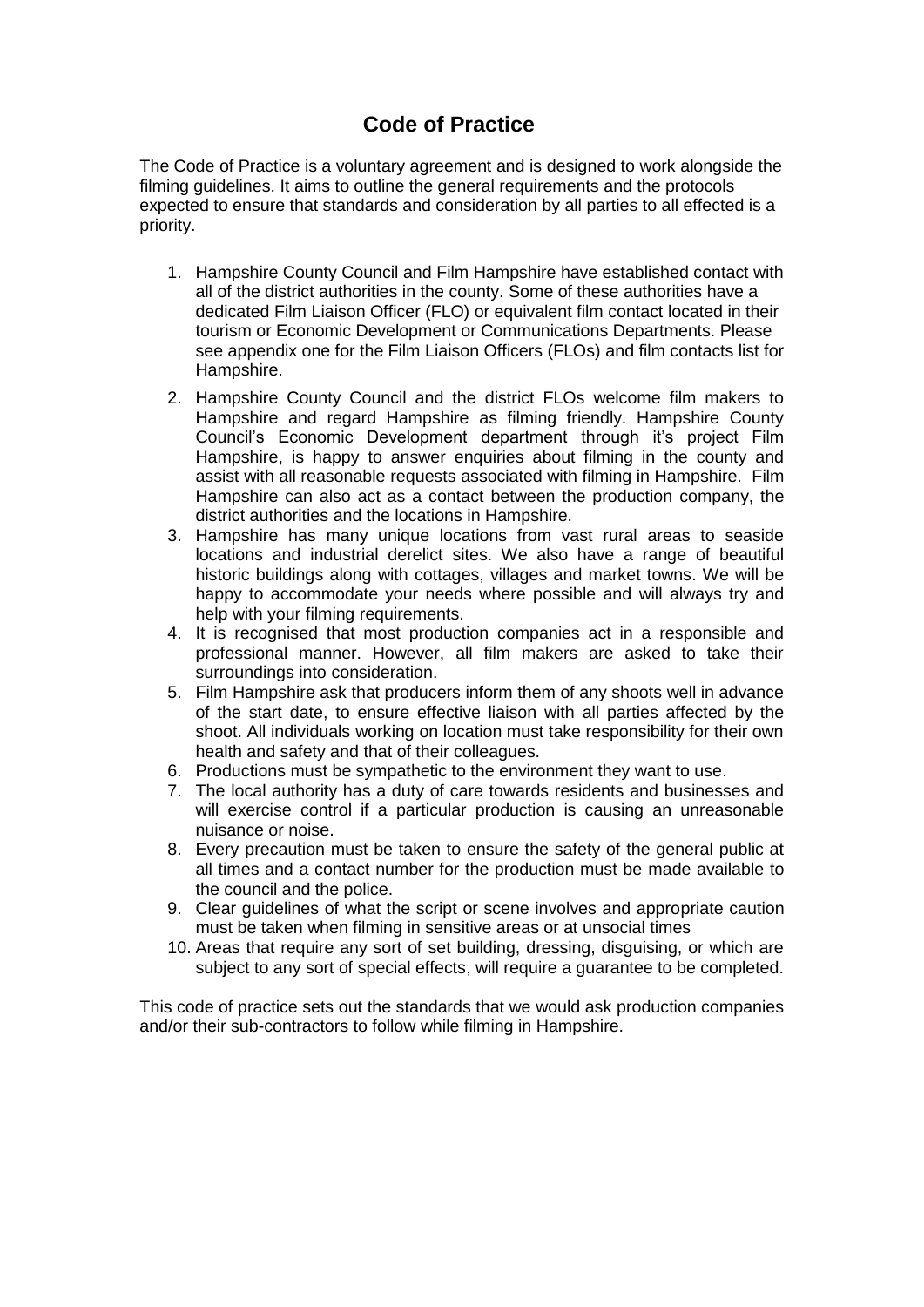### **Hampshire Filming Guidelines**

*The aim of these guidelines is to act as a check list for all parties wishing to film on location and to ensure that all areas of consideration and safety are a priority. If there are aspects that are not covered, or if there is doubt of any sort, concerns should be discussed with Film Hampshire, the location owner or the relevant district authority film contact prior to any filming taking place.*

#### **Animals**

- When filming with animals, the production shall agree to follow either the RSPCA guidelines for the use of animals in the audio-visual industry or the PAWSI code.
- The use and movement of certain species of animal may require the issue of a licence under the provisions of the Dangerous Wild Animals Act 1976. The appropriate Local Authority should be contacted for further advice and information regarding the intention to use, or move, any relevant species covered by the Act or associated regulation.

#### **Building Exterior**

Filming or photographing the exterior of a building does not infringe its copyright. The production will not require permission to film a building's exterior and building owners are not entitled to charge a fee. If there are intellectual rights to consider, such as company logos, then the production company will require permission from the building owner.

#### **Cabling**

- The Highway Authority (Hampshire County Council) must be consulted if you intend to lay cable on or over a highway that is to remain open to normal traffic.
- All cables must be made safe when they are laid, not at some later time.
- It is preferable to lay cables in the gutter along the highway or in the junction between a wall and footway.
- Cables on steps must be taped down to avoid the risk of tripping.
- Wherever possible cables should be flown at a minimum 17' (5.2m) above a public carriageway and 8'6" (2.6m) above footways and verges. The council / film office will, wherever possible, seek to make generator parking available which avoids the need to cable across the highway.
- If there is a need to lay cabling across a footway, there may be times when it will be sufficient to lay cables at right angles under a taped rubber mat. Rubber matting should be regarded as essential safety equipment and carried as a matter of course. This matting should be:
	- (a) a minimum of one metre wide.
	- (b) visible to the public by proper lighting, cones or high-visibility hazard

tape.

 On quieter roads it may be permissible to lay cables using proper cable ramps. If so, then appropriate signage must be used after consultation with the Highway Authority (Hampshire County Council).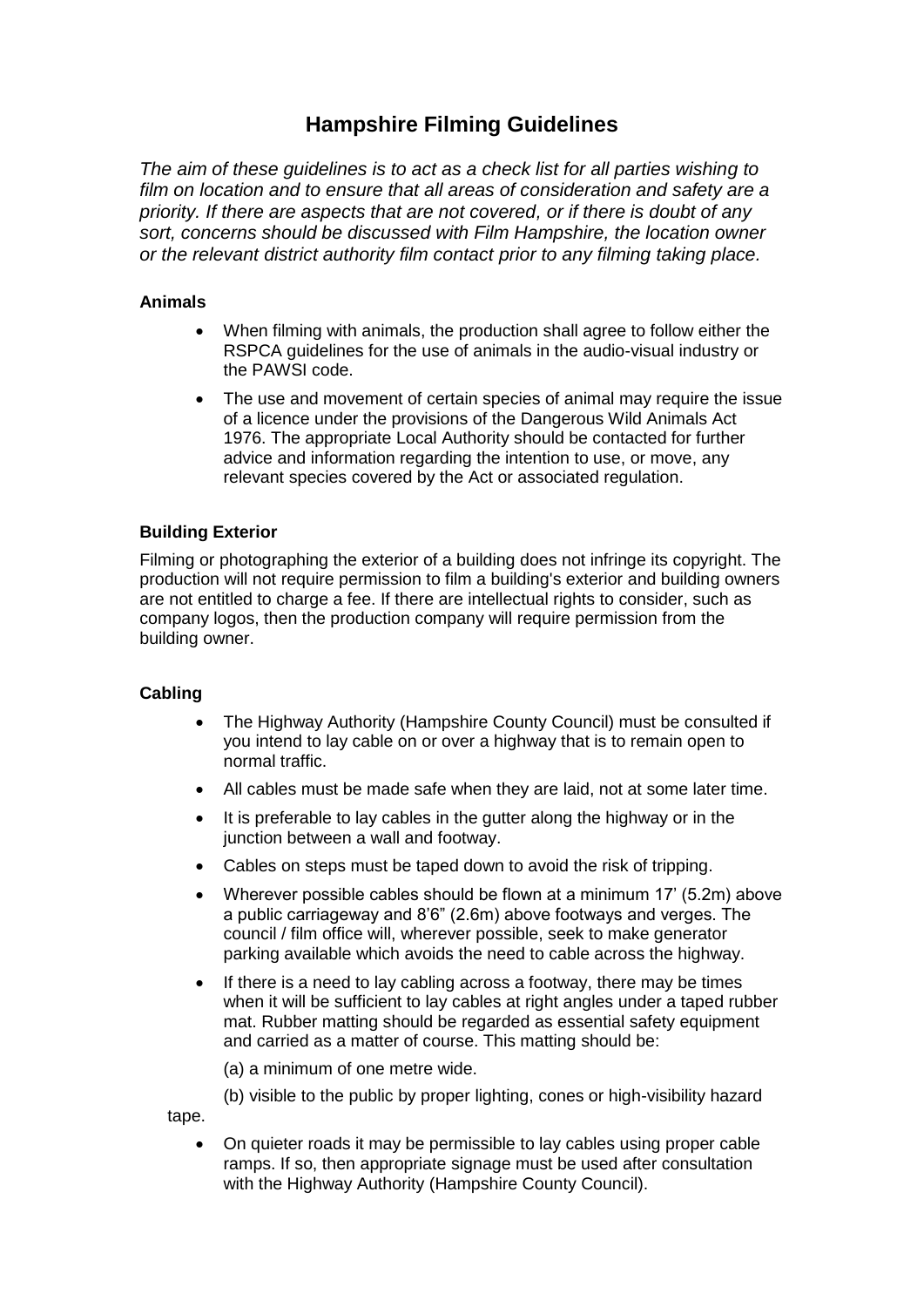#### **Catering and removal of litter**

- All refuse and street cleaning will be the responsibility of the production and arrangements for its removal must be made by the production company. If this is left to the council the production company will be charged.
- Hampshire County Council encourages film makers to use local food suppliers whilst they are filming in the county. We would be happy to help you source these suppliers and more information can be found at [www.hampshirefare.co.uk](http://www.hampshirefare.co.uk/)

#### **Charges**

The following services may incur charges at cost:

- (a) provision of vehicles to wet down the street.
- (b) refuse collection.
- (c) removal of street furniture.
- (d) removal of unit signs that have not been removed by the production

company.

- (e) suspension of parking meters and any other parking provisions.
- (f) any additional refuse collection or street cleaning required.
- (g) council employee time in making the above, or any other arrangements relating to a specific production.

Any damage caused by a production company to the carriageway, footway or street furniture will be charged for.

#### **Children**

The employment of child actors is governed by licensing regulations made in 1933, 1963, 1968 and amended in 1988.

- Child performers under the age of 17 are likely to require a Child Performance Licence. These licences are issued by the local authority in which the child resides, unless the child is at boarding school. 21 days is required to process an application. The NNCEE can provide more information.
- Producers must make adequate provision for the education and health needs of all children employed when filming.
- Where the child is not from the UK, they will remain subject to UK requirements.
- Any filming involving the employment of children (whether paid or unpaid) must be cleared through the local authority's Education Welfare service.

#### **Celebrities and Look-alikes**

Police should be informed of any celebrity presence or any celebrity look-alikes which are to be used.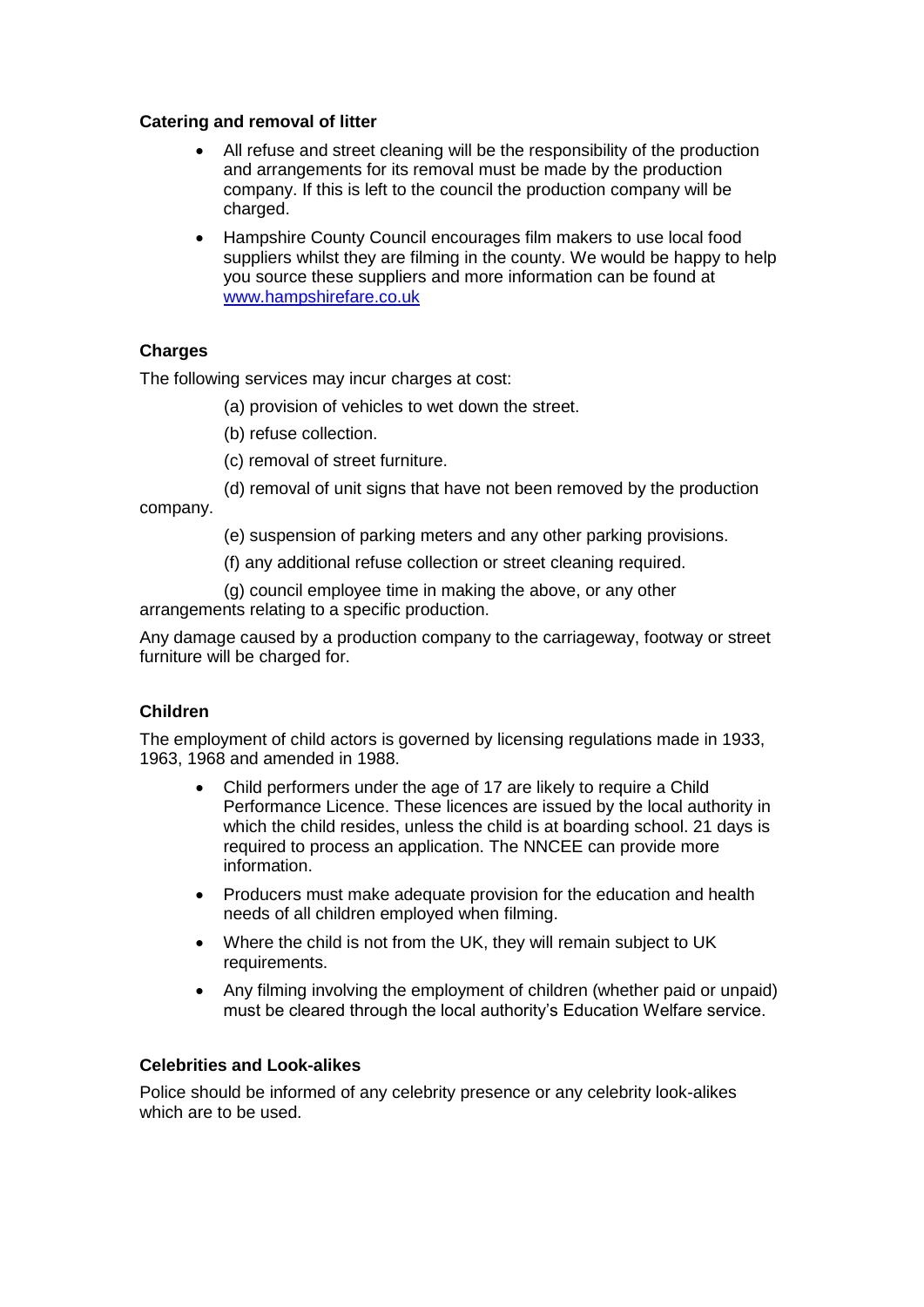#### **Coning**

Cones have no legal force to secure parking and their use must be agreed with the local council, with the exception of East Hampshire or Gosport where agreement must be sought from the police.

#### **Consultation**

- Successful filming relies upon the local residents and businesses receiving adequate notice where appropriate.
- Letters should be sent to local residents and businesses outlining fully, the intended filming. It should include;
	- (a) Date, time and exact location of filming.
	- (b) Date of letter.
	- (c) Location Manager and the local authority contact numbers.
	- (d) Number of crew or production personnel expected on location.
	- (e) Clear details of any stunts or dressing planned.
	- (f) Clear details of lighting plans.
	- (g) Clear details of parking proposal.
	- (h) Emergency arrangements and contact details.

#### **Cranes, camera cranes and aerial platforms**

- When planning to use cherry-pickers or cranes on the public highway, the Highway Authority (HCC) must be consulted. An inspection may be required.
- The location manager or crane hire company must also discuss the specific weight and the exact positioning of such equipment with relevant authority and the conditions of any permission granted should be adhered to at all times.
- Any obstruction on the highway must be appropriately signed and guarded.
- Rigging or de-rigging must be carried out at times that will not cause an unreasonable noise or nuisance.
- Particular attention should be given to assessing the proximity of any existing overhead cables before erecting platforms or cranes.
- Camera cranes, jib arms and cherry pickers must be tested, have proof of documentation and shall be operated by certified qualified technicians.

#### **Employment**

It is advised that all genres of production must implement all current UK legislation that informs and guides the employment of all workers. The production must also observe their legal responsibilities and obligations with regard to the National Minimum Wage and the Working Time Regulations.

#### **Firearms, Weapons and Representation of Criminal Activity**

• The use of firearms of any kind must be discussed in advance with the local authority, the police and/or the appropriate emergency service.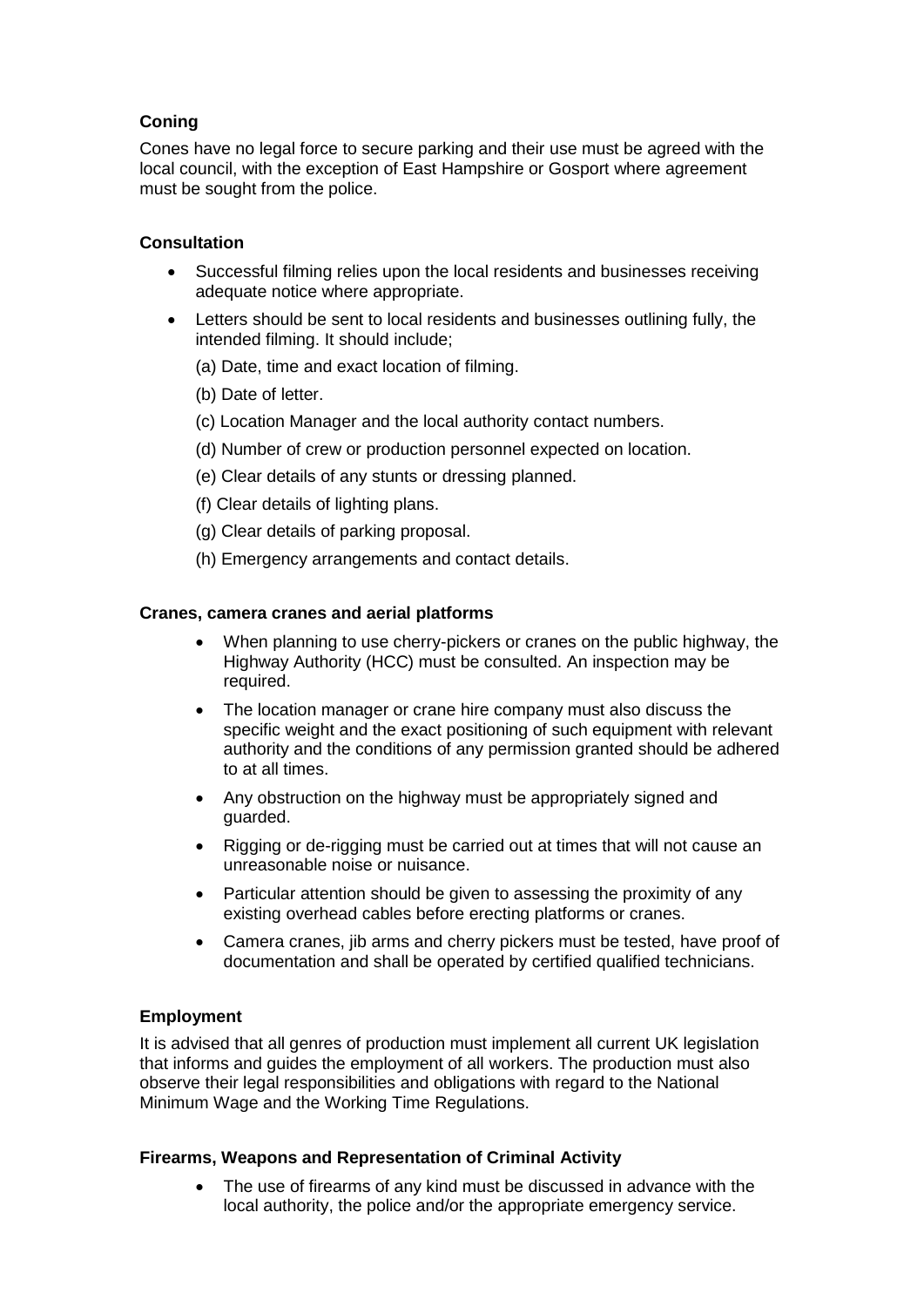• Where a live firing weapon is being used, the production must have a licence holder for that weapon present (or a registered firearms dealer RFD, or a servant of the RFD). Where the weapon is blank, it is still recommended to have the above present.

#### **Health & safety and risk assessment**

- Full consideration of Health & Safety issues for all employees must be taken and proven by the producer.
- LOLER (lifting operations and lifting equipment regulations) and PUWER (provision and use of work equipment regulations) should be considered. These cover lighting / sound gantries, staging and the like which are likely to feature on film sets.
- The producer must provide proof that a risk assessment has been done by a competent person appointed as the Health & Safety representative (with a minimum of NVQ Level 3)
- A full risk assessment of the location must be carried out in accordance with the Health & Safety at Work Act (1974) and the Management of Health & Safety at Work regulation (1992).
- Activities must be carried out in accordance with the Health & Safety at Work Act (1974) and the Management of Health & Safety at Work regulations(1992).
- Types of Risk Assessment that may be required for filming activities include stunts, the use of flammable or toxic materials, construction work, working at heights and the use of cranes and cherry pickers. This is in addition to a comprehensive risk assessment of the location.
- The council must give an indication of the time required for risk assessments to be carried out and approved.
- Failure to follow appropriate Health and Safety procedures may invalidate any insurance.
- The production is bound by law to take reasonable care and measures to ensure that a healthy and safe working environment is created.

#### **High-visibility clothing**

- Crew members and production personnel working on the highway must wear high-visibility clothing to standard EN471.
- Failure to wear appropriate high-visibility clothing invalidates any insurance provision for the entire shoot.

#### **Highways and traffic management**

- Where traffic management is required the Highway Authority must be consulted and a traffic management plan may be required.
- If you require a road closure you must contact the Highway Authority and relevant district council. Please be aware that road closures may require a lead time of up to three months for consultation and to process the legal closure order.
- The Highway Authority should be consulted before any signs are erected or any markings are painted on the road. Markings and signs on the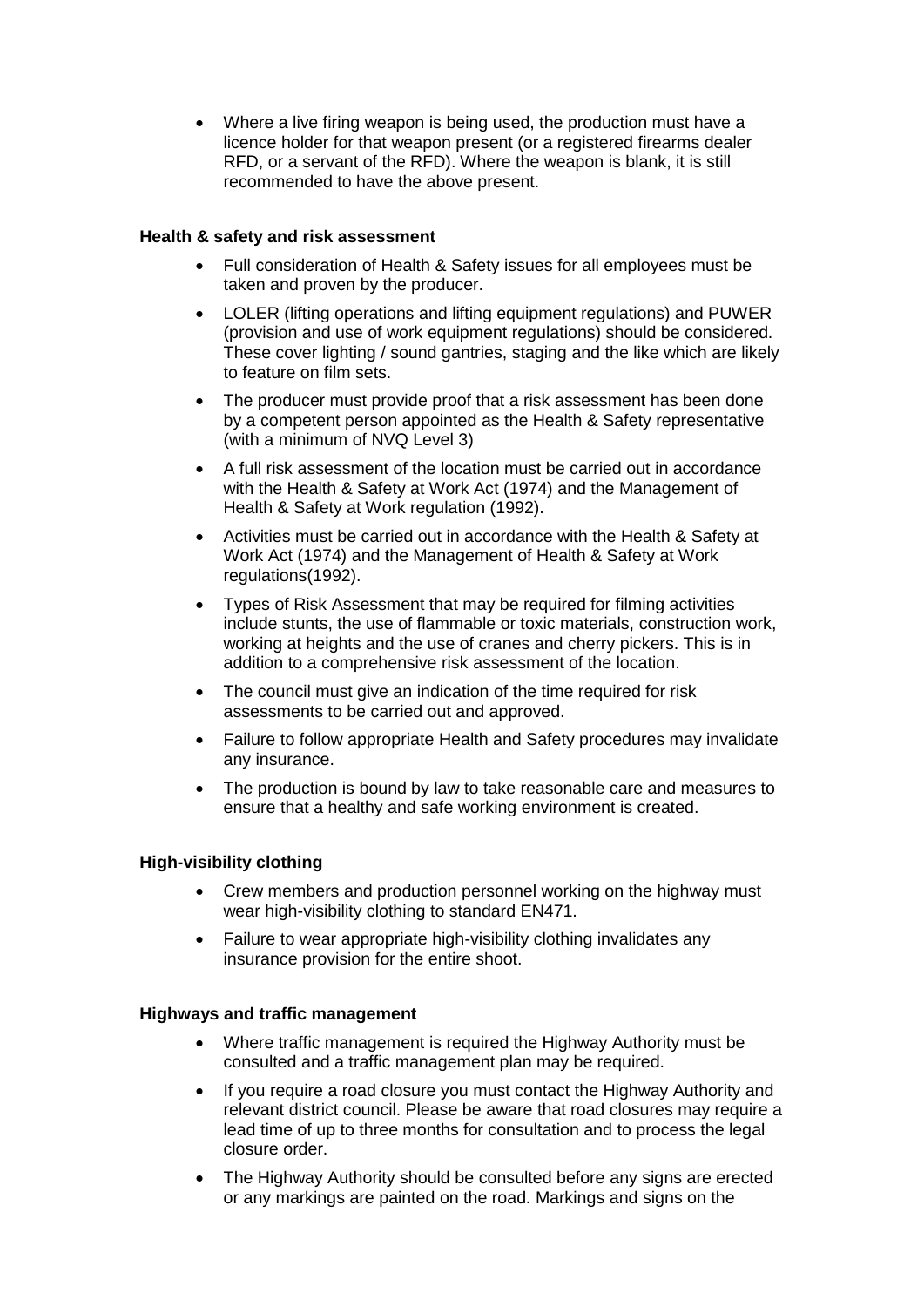highway must be removed as soon as possible and before the highway is returned to normal traffic use.

- No attempt should be made by anyone to direct or control normal traffic using the public highway. The only legal way to direct traffic is by using signage. Some areas of exclusion apply, please contact the police and the Highway Authority for more information.
- No obstruction should prevent pedestrians going about their business safely.
- No objects should be attached to lamp columns without the permission of the Highway Authority.
- Any obstructions on the highway must be appropriately signed and guarded.

#### **Historic buildings and conservation areas**

- Special attention and care must be taken when a production is planning to use any historic buildings, heritage sites or conservation areas.
- The use of lights and any tracking in historic properties must be assessed by the custodian and, where relevant, chemical or a heat analysis must be provided.
- The use of effects such as smoke, naked flames or candles may be prohibited or will require special permission.
- Filming in Areas of Outstanding Natural Beauty ( AONB ) and Sites of Special Scientific Interest SSSI will have restricted use and will require assessment.
- Details of the production's requirements must be discussed and put in writing with the film representative.
- Some historic properties are required by law to remain open to the public at all times and filming must work around this.
- Some of these properties are delicate and the possessions unique. Extra insurance or a specific licence may be required.
- Particular care must be taken when dressing or lighting historic buildings.

#### **Indemnity and insurance**

The production company will be expected to indemnify the local authority, its officers and employees against any claims or proceedings arising directly from any injury to persons or damage to property, as a result of the activities of the production company or its agents.

Any filming undertaken is the responsibility of the producer. Public liability insurance for £5 million must be evidenced in writing prior to filming. Risk assessment may require an increase in this limit and exclusions to certain activities may apply.

#### **Lighting, lighting towers, scaffolding and generators**

- A special licence may be required for any of the above. Please check with the local authority.
- The construction and positioning of lighting towers and scaffolding must be discussed with the relevant authority well in advance of the shoot.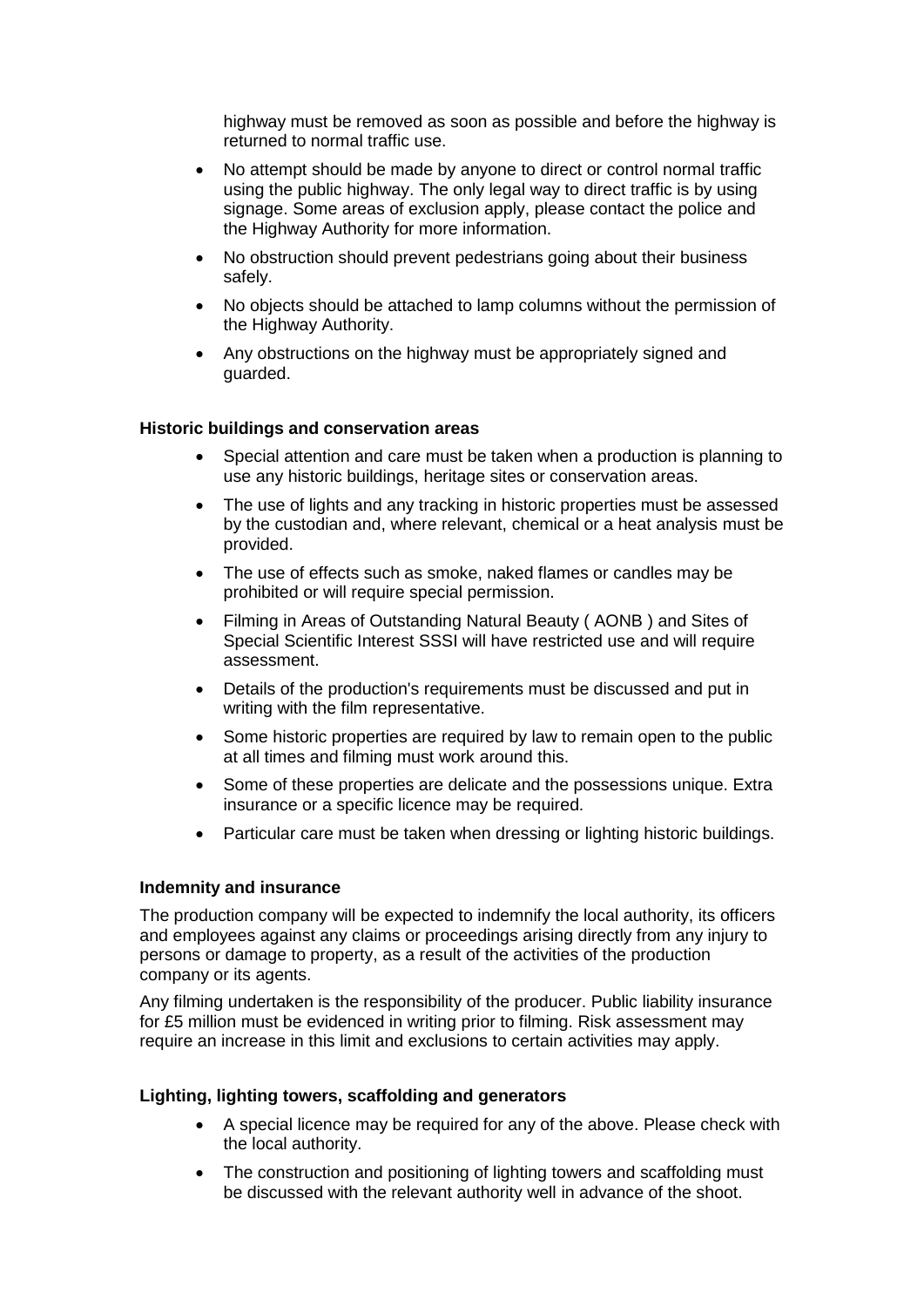- Any scaffolding constructed must be certified by the local authority. A licence may also be required from the Highway Authority where the scaffolding is erected on the highway.
- When placing lighting stands on the highway, the Highway Authority should be consulted.
- The following considerations should be taken to prevent any risk to the public or production company employees:
- (a) All lights above ground level and lighting stands are properly secured.
- (b) Lighting stands placed on a footway must be attended at all times.
- (c) Lights do not dazzle motorists.

(d) Lights are not shone directly towards residential properties at any time without specific permission.

 Any generator used should comply with the specific requirements of the Environmental Protection Act (1990) and be positioned as far away as possible from all residential properties.

#### **Location Fees**

Fees for the use of locations are dependent on ownership and will vary across the different private and council-owned sites. A reasonable fee should be paid for all local authority or privately owned properties used by the production, in accordance with the scale and scope of the planned activity. Fees can vary dramatically from location to location and project to project.

#### **Military and MOD site filming**

Some restrictions apply on filming in those parts of Hampshire with military connections. In these cases film-makers should liaise with both the civilian police and the military police. Please contact the MOD film office for more information on filming at military sites, including training establishments.

#### **Museums**

Filming at Hampshire museums can only take place with the consent of the Curator or Manager. Who will have the final say over:

- 1. what can be done.
- 2. when it can be done.
- 3. under what circumstances and/or conditions it can be done.

When discussing the 'costs' for "hire" purposes, the Curator or Manager may need to be in attendance. Any/all fees charged by the Curator or Manager for his attendance will be reflected within that cost.

HCC Museums and Archives Service will retain control over and use of access to all its resources, premises, staff, collections etc while any filming takes place.

Any project negotiated and/or managed by themselves will include Hampshire County Council on the film credits.

#### **Night filming**

 Night shoots in residential areas are naturally sensitive and it is essential to consider and consult with local residents and businesses in the planning process. (Refer to Noise and Nuisance Section below).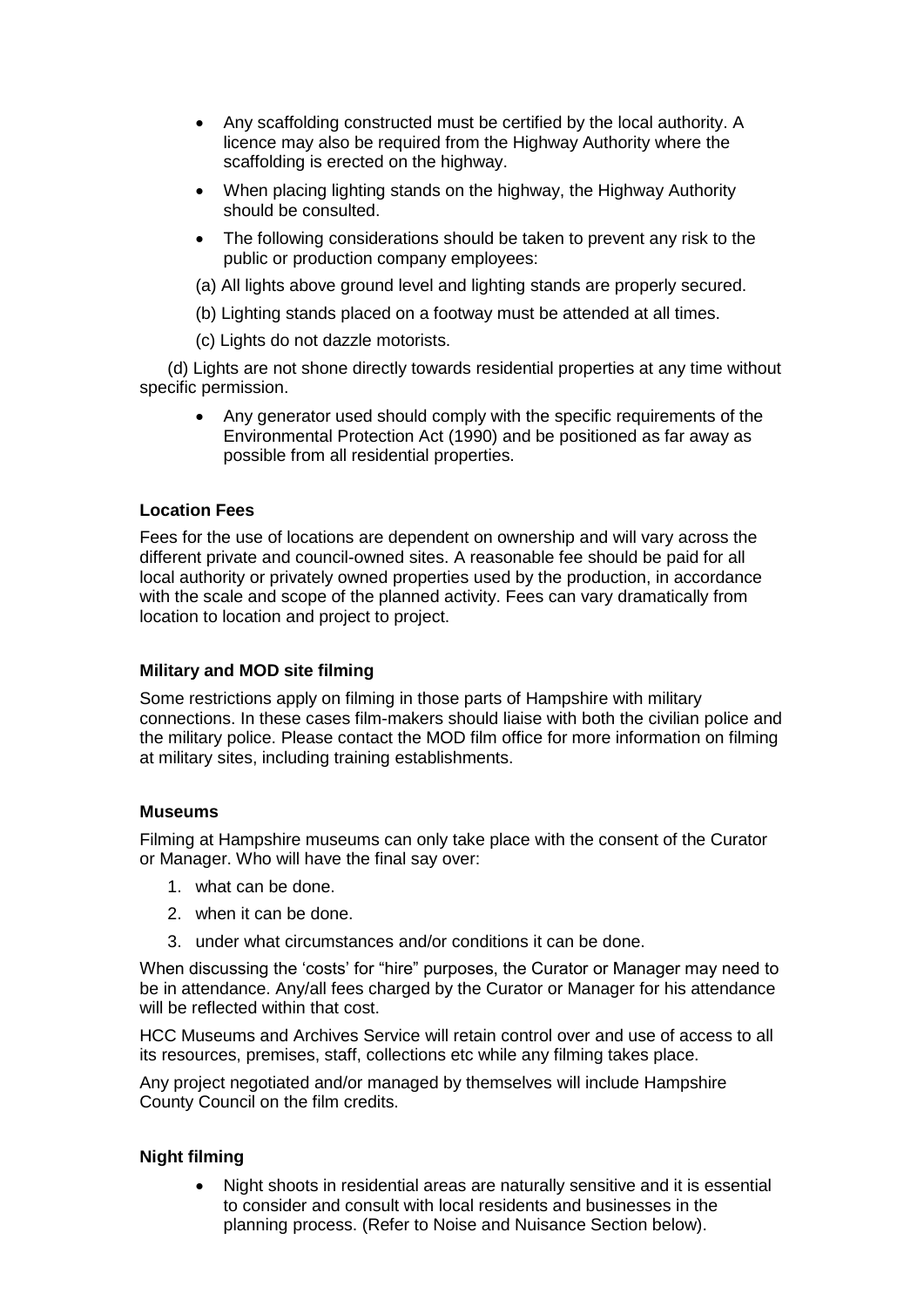- Any activity, including filming, is subject to the Environmental Protection Act (1990) regarding noise and nuisance.
- A legitimate complaint about noise or nuisance from a resident to the local authority, can result in the termination of the shoot and the confiscation of equipment. Therefore, it is advisable to shoot all scenes requiring noise above conversational level, before 22.00hrs. Walkie-talkies should be turned down to a minimum and earpieces used.
- There may be cases when equipment or heavy vehicles that cannot be removed silently at the end of filming, must be left 'in situ' and attended by overnight security. This must be cleared by the relevant authority prior to filming.

#### **Noise and nuisance**

Local authorities have the right to take action under the Environment Protection Act (1990) as a result of any unreasonable noise.

#### **Nudity**

Police need to be informed of any nudity during filming.

#### **Parking**

- Location Managers should discuss all parking requests with the Film Office or local council representative preferably with two weeks notice in advance of filming.
- In particular for on street parking requirements, other on street equipment requirements and bays to be kept empty for continuity.
- The council must ensure that no road works or street maintenance has been booked during that time.
- Film vehicles will not be allowed to park in such a way that access is restricted or denied unless prior agreement has been secured.

#### **Planning**

Planning permission may be required for some temporary structures such as:

- The building of a set which will be up for more than 21 days from construction to strike.
- The prolonged use of a building as a set / temporary studio.

#### **Prop or mock emergency service**

The relevant authority and emergency service in question must be informed if the below applies:

- Crime re-enactments.
- If actors are to be dressed in a specific uniform (police, ambulance or fire brigade).
- Uniforms and any vehicles resembling the emergency services must be covered whenever possible and in particular between takes. Any markings on vehicles must be taped over when not being used for filming or being driven on a carriageway.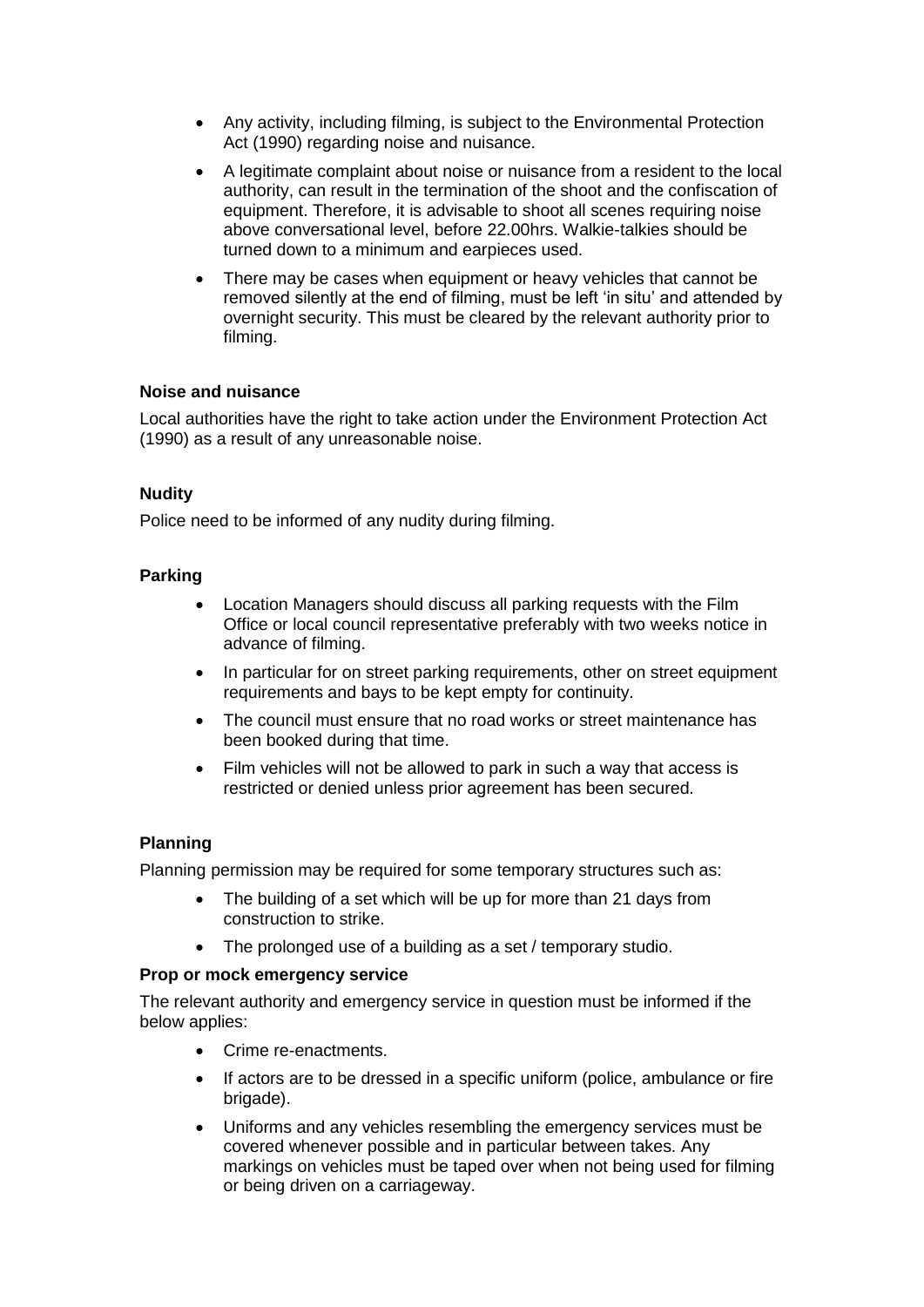• Sirens should not be used at any time on location and flashing lights must be switched off when not in shot and covered when not in use.

Legally there must be a police presence for mock emergency services filming, please contact Hampshire Police for more information.

#### **Props**

- Any props used during the shoot will be removed and the area made good.
- Film Hampshire can help supply you with props provided by the Hampshire Museum Service. Please contact us for further details.

#### **Publicity**

The production shall provide the location/Film Hampshire with publicity material on release of the project where possible.

#### **Public Transport**

The production must seek permission from the relevant contact before filming on public transport.

#### **Rivers and Waterways**

The production must liaise with the landowner and any relevant local authority as early as possible. Specific health and safety measures will apply.

#### **Risk assessment**

- A risk assessment may be required to satisfy the insurance provisions and statutory obligations to employees and anyone who will be affected by their actions, please check with the relevant local authority if this is required.
- Additional assessments may be required depending on the type of filming.

#### **Security**

The production must use SIA licenced security for all licensable activity at all times.

#### **Signage & Graffiti**

- All signs directing crew to specific locations must be approved by the local authority and must be taken down after filming. If the signs are on a public highway then the Highway Authority must be consulted.
- Any Graffiti must be planned at least 21 days in advance. The owner of the property must be consulted and their permission must be obtained.

#### **Sound playback**

The filming of artists to sound play-back can only be undertaken with the prior agreement from the relevant authority, at any time.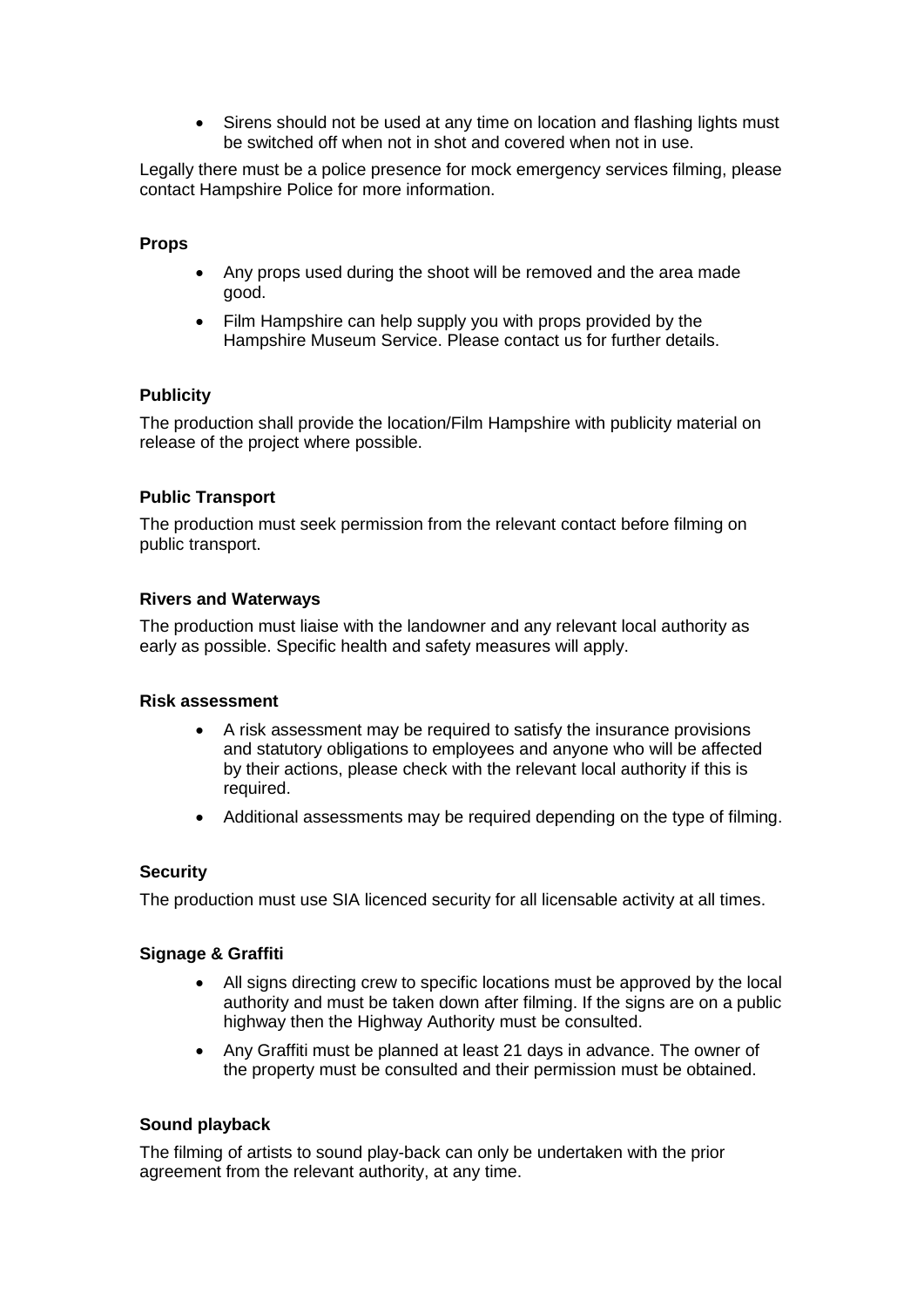#### **Street furniture and street lighting**

- The removal of street furniture, including signs, and the adjustment of street lighting is normally carried out by the Highways Authority and charged to the production company.
- All arrangements for this work must be made through the Highways Authority.
- Minor work by the production company may be permissible with prior permission and any damage or reinstatement costs would have to be met by the production company.

#### **Stunts, special effects and pyrotechnics**

- All stunts, special effects (including weather effects and wet downs) and pyrotechnics must be under the direct control of a named qualified stunt co-ordinator or special effects operative and comply with the Environmental Protection Act (1990).
- Any plans must be discussed with the relevant authority and a risk assessment will be carried out by the production prior to filming.

#### **Sustainability**

Sustainability whilst filming is encouraged by Hampshire County Council. The Sustainable Business Partnership which also operates from the Economic Development Department can help film-makers to achieve this, please visit [www.egeneration.co.uk/hants.](http://www.egeneration.co.uk/hants)

#### **Track**

- All matters relating to tracking must be discussed with the relevant authority prior to filming.
- The production company should ensure that pedestrians and in particular wheelchair users are not impeded by filming.
- The area should be fenced off and permission from the local authority should be obtained to do this.

#### **Wet-downs**

Wet downs may only be carried out with the approval of the relevant authority after a proper evaluation of the forthcoming weather conditions and with the proper signage as required.

#### **Notes:**

\*The descriptions highway, carriageway and footway used in this document are in conjunction with The Highways Act (1980)

\*The description *Production* refers to every type of filming. In particular, feature films, television productions, commercials, pop-promos, corporate and stills.

**This document is intended as a guide outlining the requirements of filming on the streets and other public places in Hampshire and the Isle of Wight. It is not exhaustive and film makers, location managers and production companies are advised to check with individual local authorities as to what local charges, policies and practices are in place. Hampshire County Council and the district**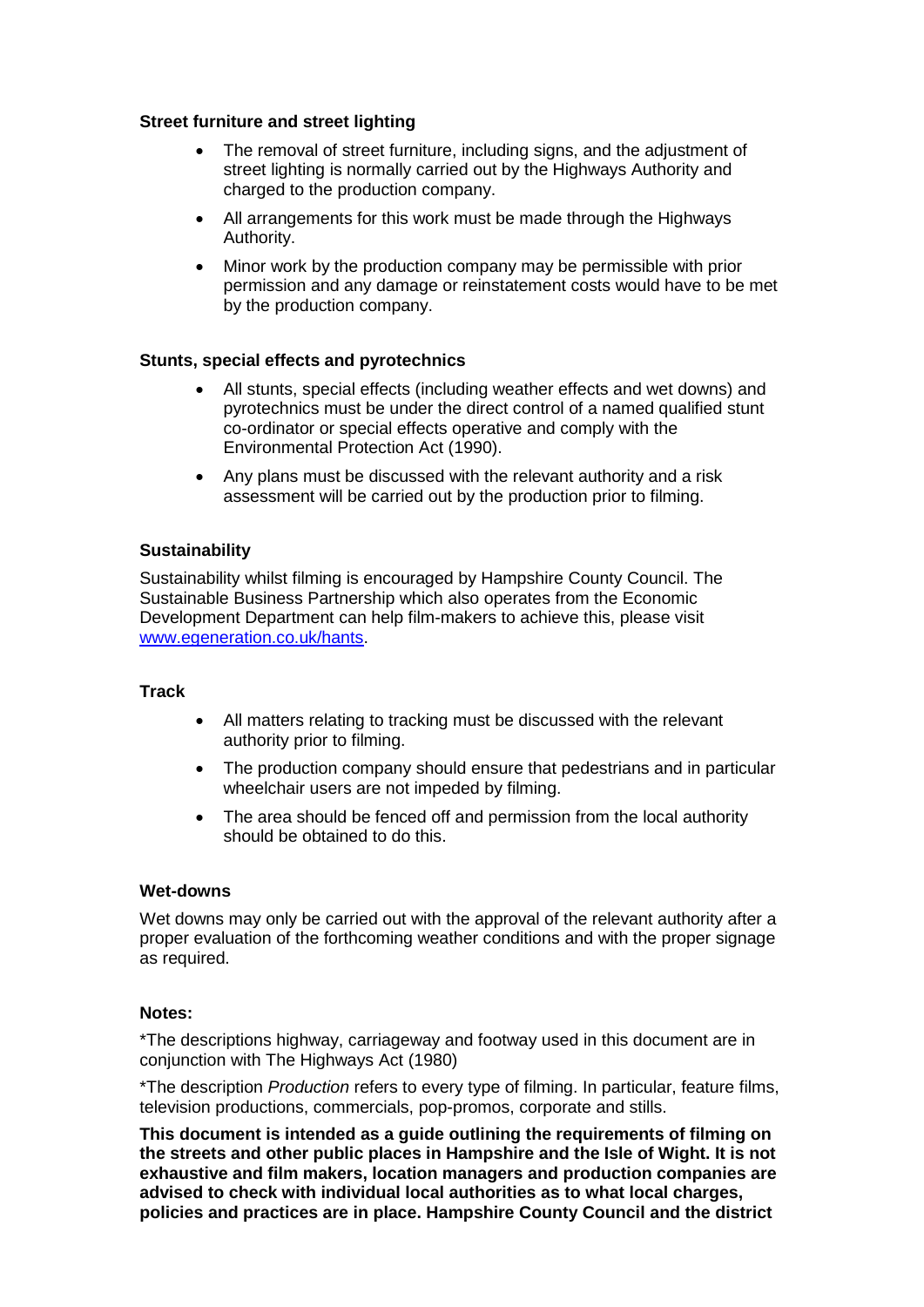#### **councils in Hampshire will accept no liability for loss, financial or otherwise, alleged to have incurred as a result of these guidelines.**

*Hampshire Filming Guidelines and the Code of Practice updated 22nd May 2014.*

*Adapted from Film London's Film-makers Code of Practice April 2000 and Creative England's A-Z of Filming in the English Regions 2014.*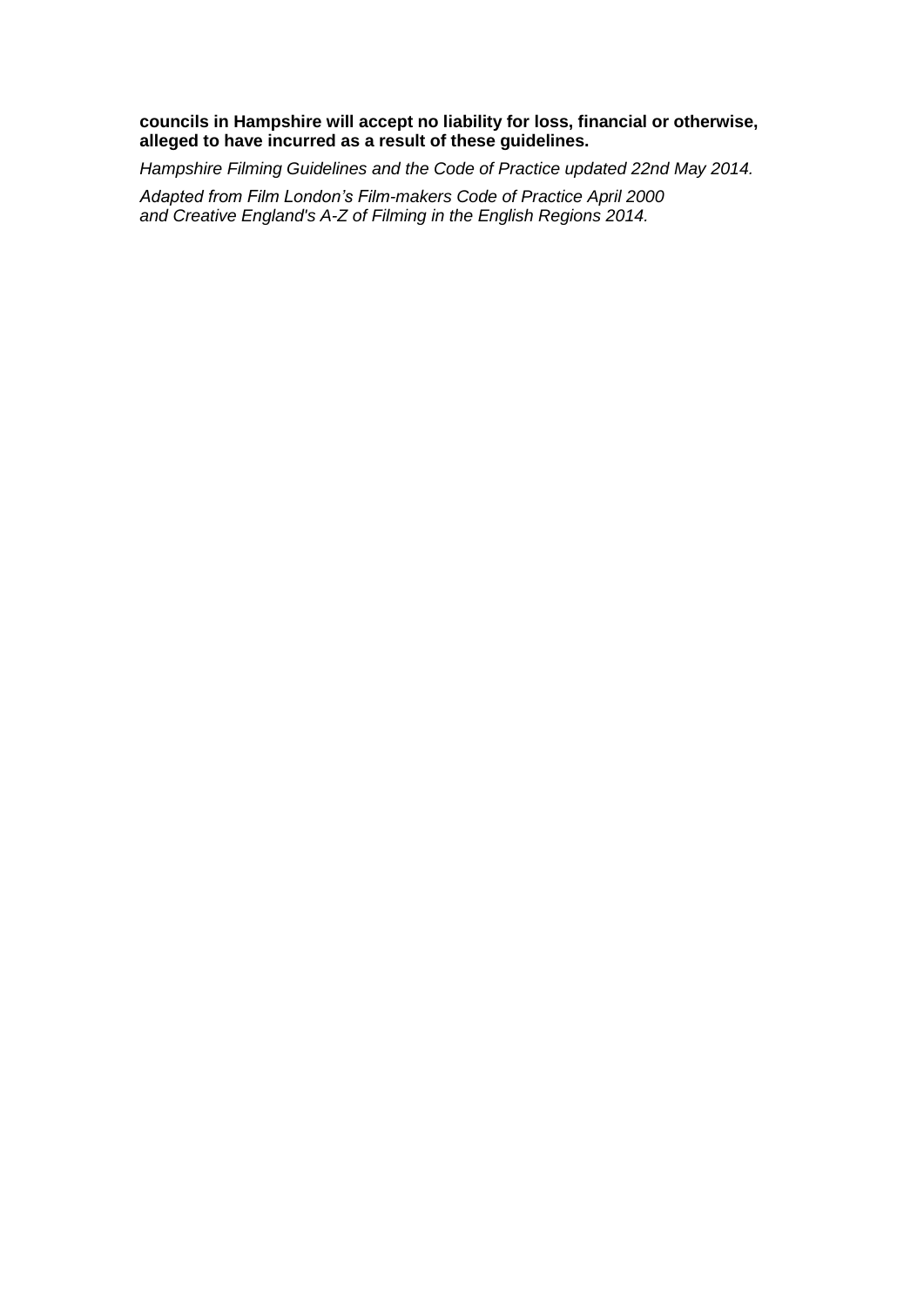# **Contacts for Film Location Enquiries in Hampshire**

| Organisation                       | <b>Contact</b>                               |                          | <b>Website</b>                  |  |
|------------------------------------|----------------------------------------------|--------------------------|---------------------------------|--|
| <b>Local Authorities</b>           |                                              |                          |                                 |  |
| <b>Hampshire County Council</b>    | <b>Film Hampshire</b>                        | www.filmhampshire.org.uk |                                 |  |
| Economy, Transport and Environment | Anna Boyd-Smith                              |                          |                                 |  |
| Elizabeth II Court West            | <b>Tourism Officer</b>                       |                          |                                 |  |
| Winchester                         | Tel: 01962 826076                            |                          |                                 |  |
| SO23 8UD                           | Email: anna.boyd-smith@hants.gov.uk          |                          |                                 |  |
|                                    | info@filmhampshire.org.uk                    |                          |                                 |  |
|                                    | <b>Hampshire Highways</b>                    | www.hants.gov.uk/roads   |                                 |  |
|                                    | Tel: 0845 603 5633                           |                          |                                 |  |
|                                    | Email: roads@hants.gov.uk                    |                          |                                 |  |
|                                    |                                              |                          |                                 |  |
|                                    | lan Ackerman                                 |                          |                                 |  |
|                                    | <b>Street Works Manager</b>                  |                          |                                 |  |
|                                    | Tel: 01962 832233                            |                          |                                 |  |
|                                    | Email: ian.ackerman@hants.gov.uk             |                          |                                 |  |
|                                    |                                              |                          |                                 |  |
|                                    | <b>Corporate Communications:</b>             |                          | www.hants.gov.uk/communications |  |
|                                    | Tel: 01962 845561                            |                          |                                 |  |
|                                    | Email: corporate.communications@hants.gov.uk |                          |                                 |  |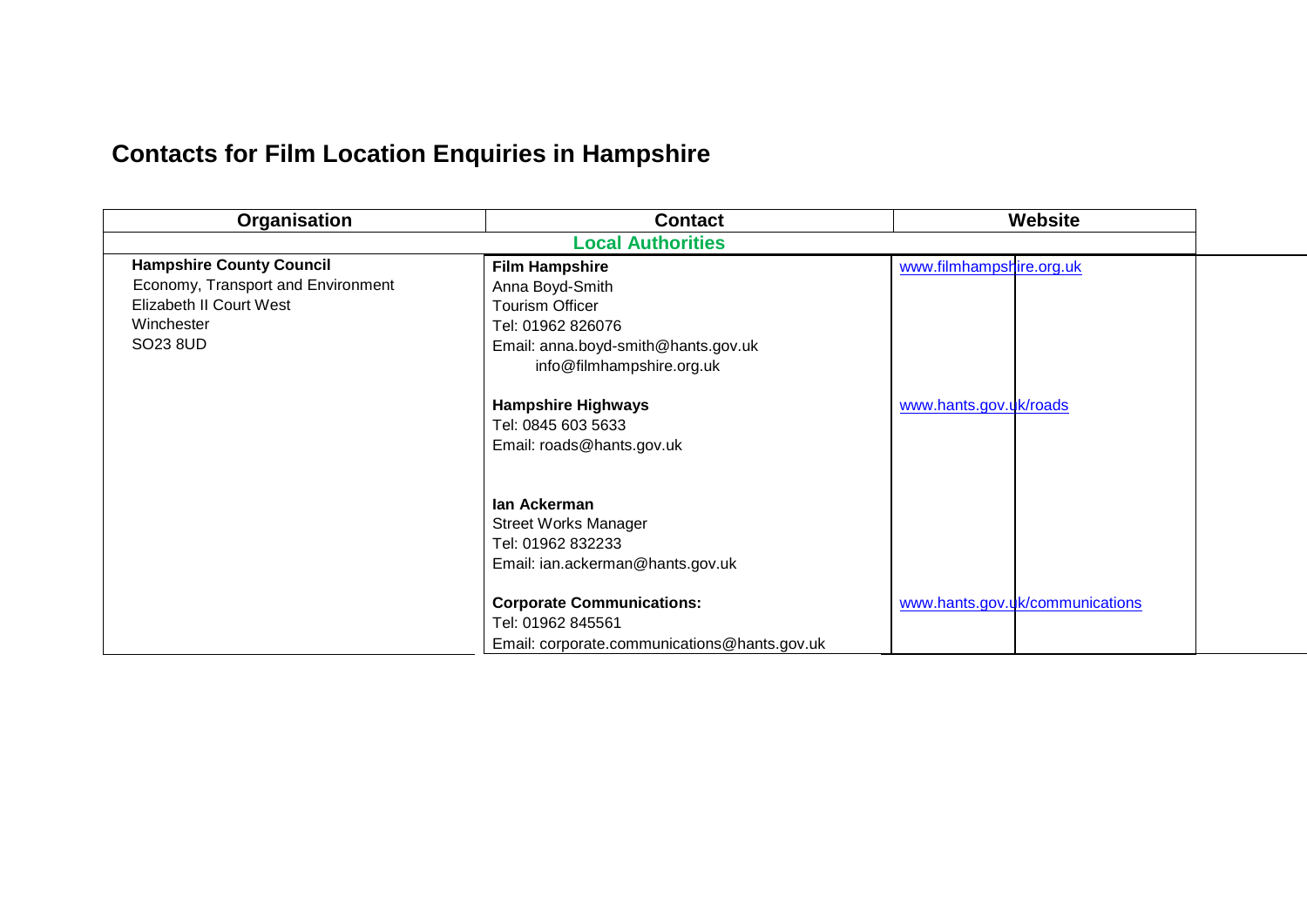| <b>Basingstoke and Deane</b>           | <b>Daniel Garnier</b>                            | www.basingstoke.gov.uk |
|----------------------------------------|--------------------------------------------------|------------------------|
| <b>Borough Council</b>                 | <b>Economic Development Officer</b>              |                        |
| <b>Civic Offices</b>                   | Email: Daniel.Garnier@basingstoke.gov.uk         |                        |
| <b>London Road</b>                     |                                                  |                        |
| Basingstoke                            | <b>Corporate Communications:</b>                 |                        |
| Hampshire                              | Tel: 01256 845220                                |                        |
| <b>RG21 4AH</b>                        | Email: communications@basingstoke.gov.uk         |                        |
| <b>Eastleigh Borough Council</b>       | <b>Steve Collins</b>                             | www.eastleigh.gov.uk   |
| Eastleigh House                        | <b>Corporate Communications Officer</b>          |                        |
| <b>Upper Market Street</b>             | Tel: 02380 688205                                |                        |
| Eastleigh                              | Email: steve.collins@eastleigh.gov.uk            |                        |
| SO50 9YN                               |                                                  |                        |
|                                        | <b>Corporate Communications:</b>                 |                        |
|                                        | Tel: 023 8068 8205                               |                        |
|                                        | Email: communications@eastleigh.gov.uk           |                        |
| <b>East Hampshire District Council</b> | <b>Debbie Vodden</b>                             | www.easthants.gov.uk   |
| Penns Place                            | <b>Economic Development Officer</b>              |                        |
| Petersfield                            | Tel: 01730 234164                                |                        |
| Hampshire                              | Email: debbie.vodden@easthants.gov.uk            |                        |
| <b>GU31 4EX</b>                        |                                                  |                        |
| <b>Fareham Borough Council</b>         | <b>Corporate Communications</b>                  | www.fareham.gov.uk     |
| <b>Civic Offices</b>                   | Tel: 01329 82 4310                               |                        |
| Civic Way                              | Email: publicity@fareham.gov.uk                  |                        |
| Fareham                                |                                                  |                        |
| Hampshire                              |                                                  |                        |
| <b>PO167TT</b>                         |                                                  |                        |
| <b>Gosport Borough Council</b>         | <b>Lynda Dine</b>                                | www.gosport.gov.uk     |
| <b>Town Hall</b>                       | Head of Economic Prosperity, Tourism and Culture |                        |
| High St                                | Tel. 023 9254 5231                               |                        |
| Gosport                                | Email: lynda.dine@gosport.gov.uk                 |                        |
| Hampshire                              |                                                  |                        |
| <b>PO12 1ER</b>                        |                                                  |                        |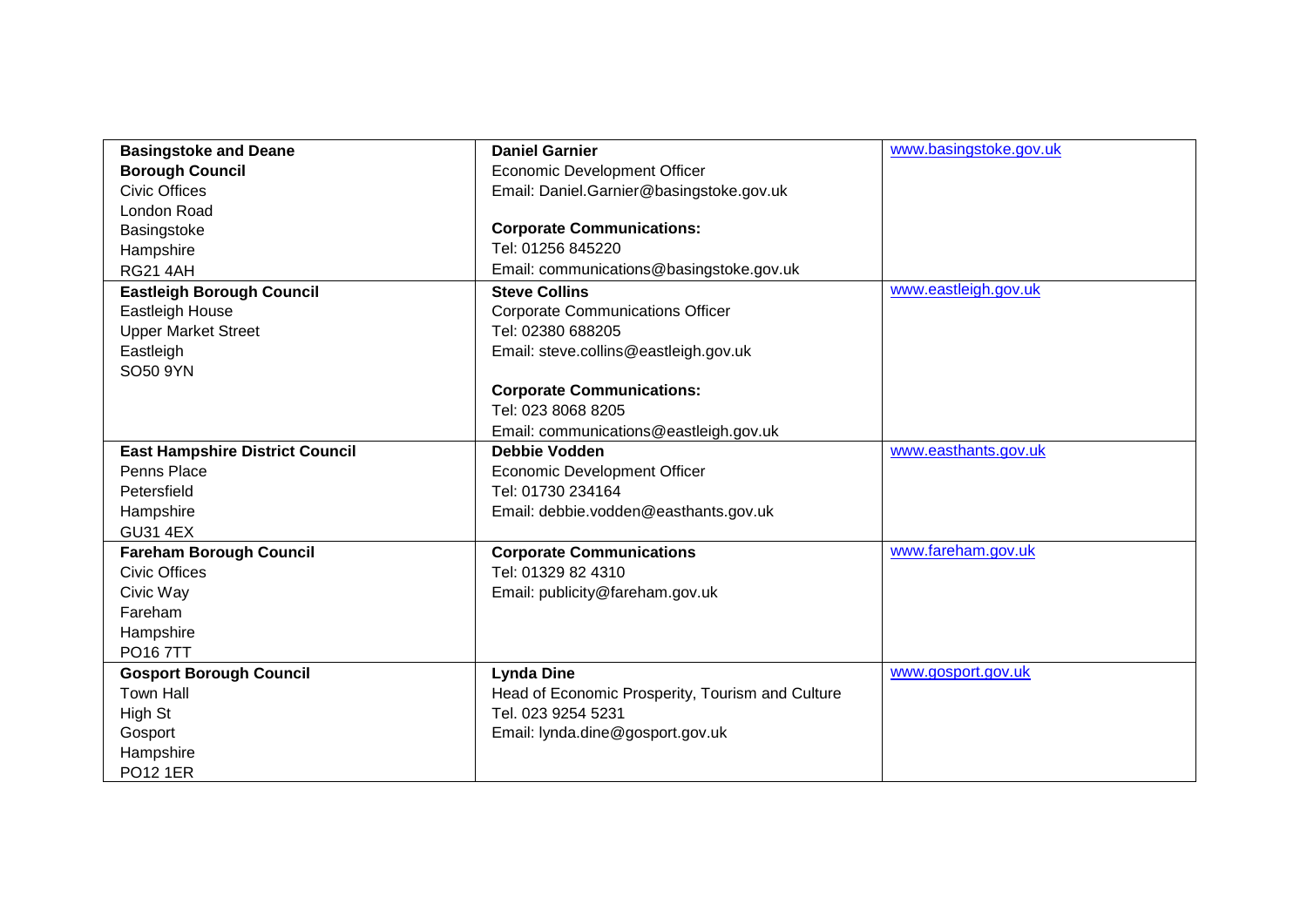| <b>Hart District Council</b>                  | <b>David King</b>                               | www.hart.gov.uk            |
|-----------------------------------------------|-------------------------------------------------|----------------------------|
| <b>Civic Offices</b>                          | Senior Licencing Officer                        |                            |
| Harlington Way                                | Tel: 01252 774277                               |                            |
| Fleet                                         | Email: david.king@hart.gov.uk,                  |                            |
| Hampshire                                     |                                                 |                            |
| <b>GU51 4AE</b>                               |                                                 |                            |
| <b>Havant Borough Council</b>                 | <b>Sally Foster</b>                             | www.havant.gov.uk          |
| <b>Civic Centre Road</b>                      | <b>Communications Officer</b>                   |                            |
| Havant                                        | Tel. 023 9244 6490                              |                            |
| Hampshire                                     | E-mail: sally.foster@havant.gov.uk              |                            |
| PO92AX                                        |                                                 |                            |
|                                               | <b>Corporate Communications:</b>                |                            |
|                                               | Email: publicrelations@havant.gov.uk            |                            |
| <b>Isle of Wight Council Tourism Services</b> | <b>Sue Emmerson</b>                             | www.visitisleofwight.co.uk |
| <b>County Hall</b>                            | Isle of Wight Tourism Officer                   |                            |
| Newport                                       | Tel: 01983 823099 ext 5236                      |                            |
| Isle of Wight                                 | Email: sue@visitwight.org                       |                            |
| PO30 1UD                                      |                                                 |                            |
| <b>New Forest District Council</b>            | <b>Matt Callaghan</b>                           | www.nfdc.gov.uk            |
| <b>Town Hall</b>                              | <b>Business Development Officer</b>             |                            |
| Avenue                                        | Tel: 023 8028 5371                              |                            |
| Road                                          | Email: matt.callaghan@nfdc.gov.uk               |                            |
| Lymington                                     |                                                 |                            |
| Hampshire                                     | <b>Davina Miller</b>                            |                            |
| SO41 9ZG                                      | Corporate PR Lead                               |                            |
|                                               | Tel: 02380 285371                               |                            |
|                                               | Email: davina.miller@nfdc.gov.uk                |                            |
| <b>Portsmouth City Council</b>                | <b>Joe McGoldrick</b>                           | www.portsmouth.gov.uk      |
| <b>Civic Offices</b>                          | Senior Marketing & Business Development Officer |                            |
| <b>Guildhall Square</b>                       |                                                 |                            |
|                                               | Tel: 023 9268 8562                              |                            |
| Portsmouth                                    | Email: filming@portsmouthcc.gov.uk              |                            |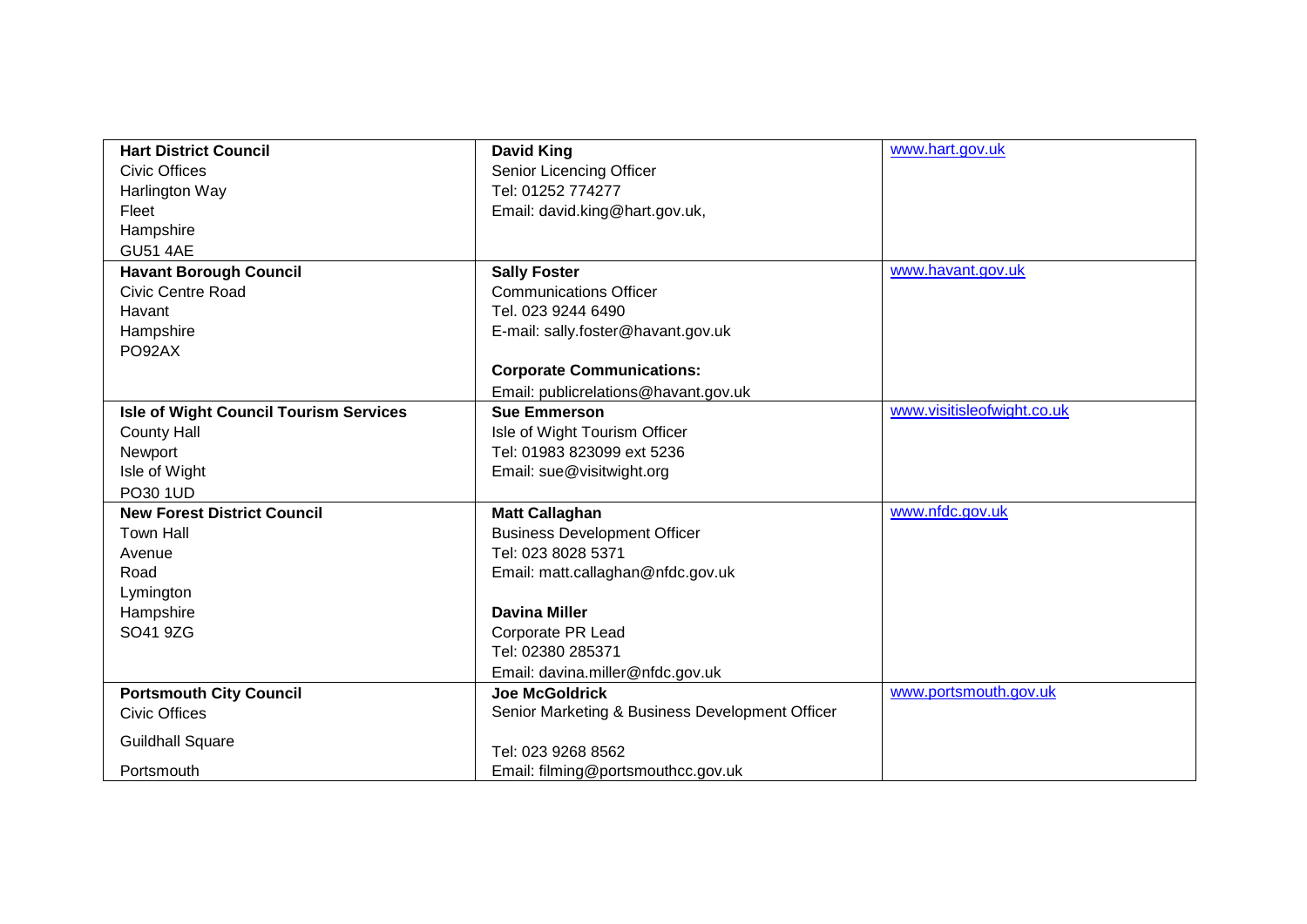| Hampshire                                  |                                         |                        |
|--------------------------------------------|-----------------------------------------|------------------------|
| <b>PO1 2BG</b>                             |                                         |                        |
| <b>Rushmoor Borough Council</b>            | <b>Gill Chisnell</b>                    | www.rushmoor.gov.uk    |
| <b>Council Offices</b>                     | <b>Corporate Communications Manager</b> |                        |
| Farnborough Rd                             | Tel: 01252 398744                       |                        |
| Farnborough                                | Email: gill.chisnall@rushmoor.gov.uk    |                        |
| Hampshire                                  |                                         |                        |
| <b>GU147JU</b>                             | <b>Corporate Communications:</b>        |                        |
|                                            | Tel: 01252 398744                       |                        |
|                                            | Email: communications@rushmoor.gov.uk   |                        |
| <b>South Downs National Park Authority</b> | <b>Ruth James</b>                       |                        |
|                                            | <b>Communications Manager</b>           |                        |
|                                            | Email: ruth.james@southdowns.gov.uk     |                        |
| <b>Southampton City Council</b>            | <b>Stella Waite</b>                     | www.southampton.gov.uk |
| <b>Civic Centre</b>                        | <b>Events Officer</b>                   |                        |
| Southampton                                | Email: stella.waite@southampton.gov.uk  |                        |
| <b>SO147LY</b>                             | Tel: 023 8083 2755                      |                        |
|                                            |                                         |                        |
|                                            | <b>Lee Tillyer</b>                      |                        |
|                                            | <b>Senior Communications Officer</b>    |                        |
|                                            | Tel: 023 8083 4083                      |                        |
|                                            | Email: Lee. Tillyer@southampton.gov.uk  |                        |
| <b>Test Valley Borough Council</b>         | <b>David Gleave</b>                     | www.testvalley.gov.uk  |
| <b>Beech Hurst</b>                         | <b>Economic Development Officer</b>     |                        |
| Weyhill Road                               | Tel: 01264 368000                       |                        |
| Andover                                    | Email: dgleave@testvalley.gov.uk        |                        |
| Hampshire                                  |                                         |                        |
| <b>SP10 3AJ</b>                            | <b>Corporate Communications:</b>        |                        |
|                                            | Tel: 01264 368000                       |                        |
|                                            | Email: communications@testvalley.gov.uk |                        |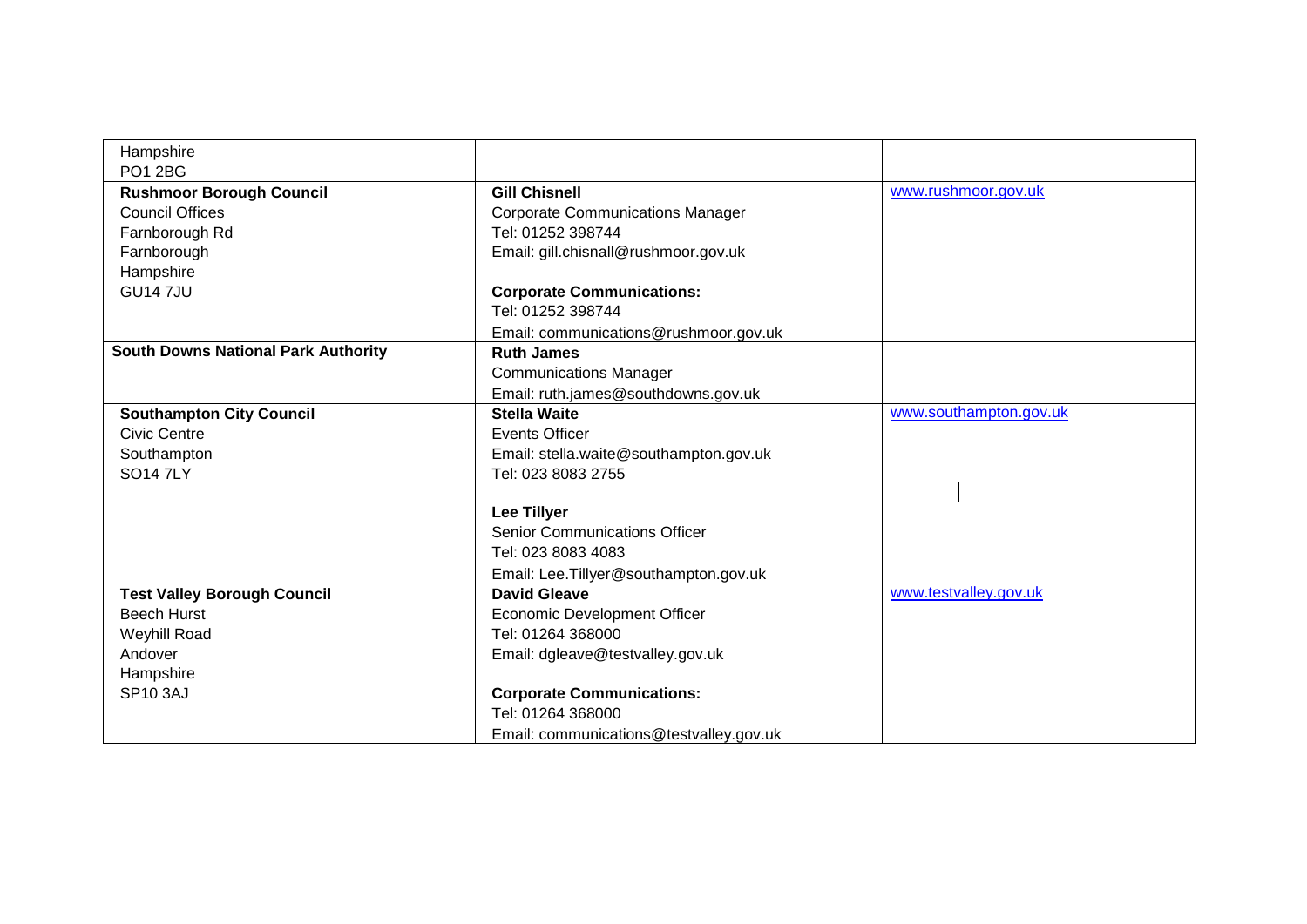| <b>Winchester City Council</b>             | <b>Martin O'Neill</b>                         | www.winchester.gov.uk                 |
|--------------------------------------------|-----------------------------------------------|---------------------------------------|
| Colebrooks St                              | <b>Head of Communications</b>                 |                                       |
| Winchester                                 | Tel: 01962 848504                             |                                       |
| Hampshire                                  | Email: MONeill@winchester.gov.uk              |                                       |
| SO23 9LJ                                   |                                               |                                       |
|                                            | <b>Other Organisations and Local Services</b> |                                       |
| <b>Creative England</b>                    | <b>Rebecca Snook</b>                          | www.creativeengland.co.uk             |
| St Bartholomew's Court                     | Production Liaison and Partnerships Manager   |                                       |
| Lewins Mead                                | (South)                                       |                                       |
| <b>Bristol</b>                             | <b>Location and Production Services</b>       |                                       |
| <b>BS1 5BT</b>                             | Office: 07711 374116                          |                                       |
|                                            | Email: rebecca.snook@creativeengland.co.uk    |                                       |
| <b>English Heritage</b>                    | <b>General Enquiries</b>                      | www.english-heritage.org.uk/book-and- |
| Eastgate Court                             | Tel: 01483 252000                             | buy/filming-locations                 |
| 195-205 High Street                        | Email: southeast@english-heritage.org.uk      |                                       |
| Guildford                                  |                                               |                                       |
| GU1 3EH                                    | <b>Neil Parry</b>                             |                                       |
|                                            | Tel: 0207 9733675                             |                                       |
|                                            | Email: neil.parry@english-heritage.org.uk     |                                       |
| <b>Forestry Commission</b>                 | <b>Pam Eastwood</b>                           | www.forestry.gov.uk/locationfinder    |
| <b>South East England Forest District</b>  | Film Liaison Officer Forestry Commission      |                                       |
| <b>Bucks Horn Oak</b>                      | Tel: 07778 110349                             |                                       |
| Farnham                                    | Email: pam.eastwood@forestry.gov.uk           |                                       |
| Surrey                                     |                                               |                                       |
| <b>GU10 4LS</b>                            |                                               |                                       |
| Hampshire and Isle of Wight Wildlife Trust | <b>General Enquiries</b>                      | www.hiwwt.org.uk                      |
|                                            | Email: WildLine@hwt.org.uk                    |                                       |
|                                            | Tel: 01489 774411                             |                                       |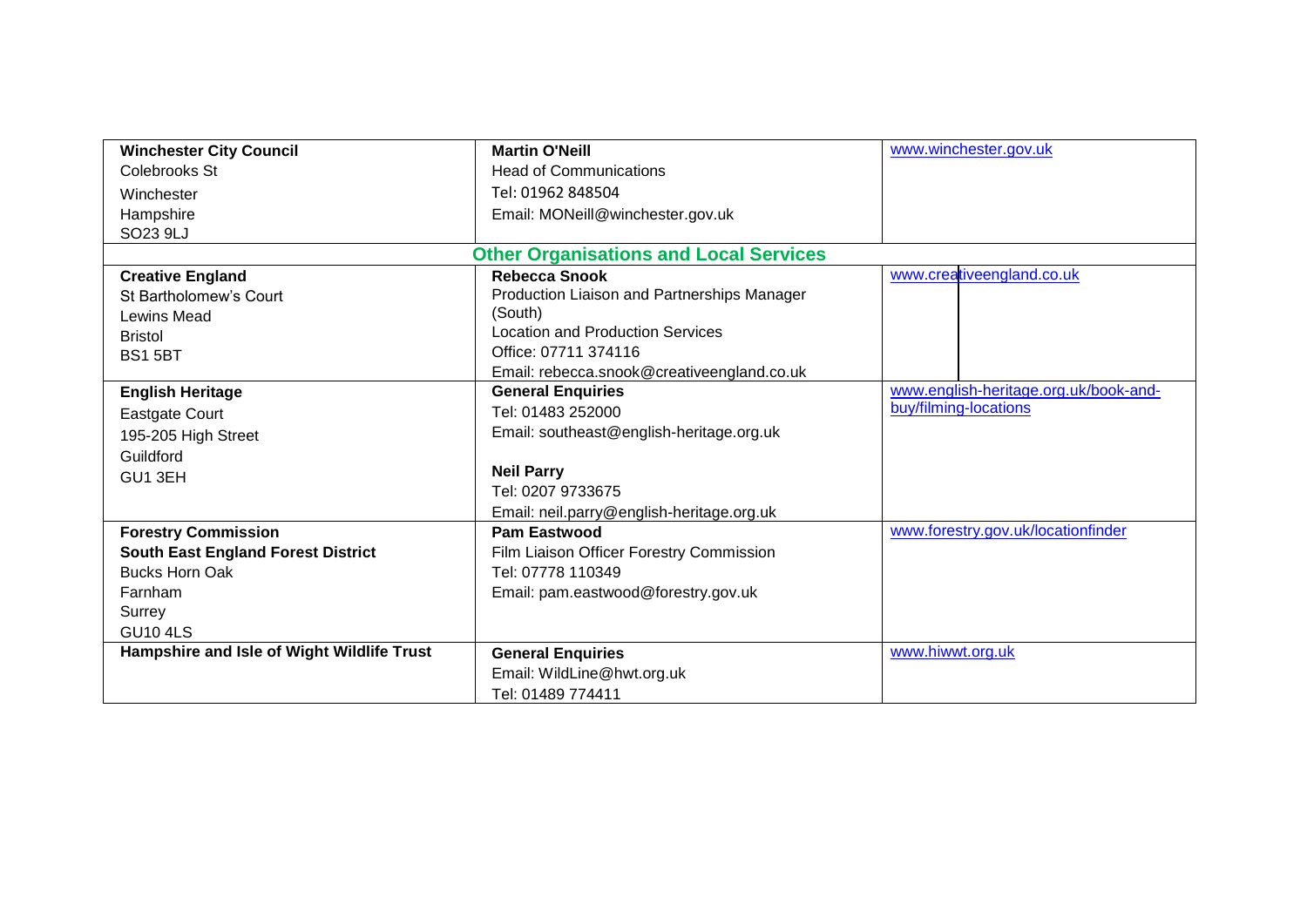| <b>Hampshire Constabulary</b>    | <b>Ben Pratt</b>                                         | www.hampshire.police.uk/internet/news-<br>and-appeals/information-for-media |
|----------------------------------|----------------------------------------------------------|-----------------------------------------------------------------------------|
|                                  | <b>Head of Corporate Communications</b>                  |                                                                             |
|                                  | Email: ben.pratt@hampshire.pnn.police.uk                 |                                                                             |
|                                  |                                                          |                                                                             |
|                                  | <b>Corporate Communications:</b>                         |                                                                             |
|                                  | Email: corporate.comms@hampshire.pnn.police.uk           |                                                                             |
| <b>Hampshire Fire and Rescue</b> | <b>Charlotte Woodward - Head of Marketing and</b>        | www.hantsfire.gov.uk                                                        |
|                                  | <b>Comms</b>                                             |                                                                             |
|                                  | charlotte.woodward@hantsfire.gov.uk                      |                                                                             |
| <b>Hampshire Rights of Way</b>   | <b>General Enquiries</b>                                 | www.hants.gov.uk/row                                                        |
|                                  | Email: rights.of.way@hants.gov.uk                        |                                                                             |
|                                  | Tel: 0845 6035636                                        |                                                                             |
| <b>Ministry of Defence</b>       | <b>Tony Burlton</b>                                      | www.landmarcsolutions.com/locations                                         |
|                                  | Income Generation Manager                                |                                                                             |
|                                  | Tel: 07825 105671                                        |                                                                             |
|                                  | Email:: filming@landmarc.mod.uk                          |                                                                             |
| <b>National Rail</b>             | <b>Felicity Jump</b>                                     | www.networkrail.co.uk/filming                                               |
| Kings Place                      | Film Liaison Manager                                     |                                                                             |
| 90 York Way                      | Tel: 020 7904 7375                                       |                                                                             |
| London                           | Email: felicity.jump@networkrail.co.uk                   |                                                                             |
| <b>N1 9AG</b>                    |                                                          |                                                                             |
| <b>National Trust</b>            | <b>Harvey Edgington</b>                                  | www.nationaltrust.org.uk/visit/days-out-<br>and-itineraries/film-locations  |
|                                  |                                                          |                                                                             |
|                                  | <b>Broadcast and Media Manager</b><br>Tel: 020 7799 4547 |                                                                             |
|                                  |                                                          |                                                                             |
|                                  | Email: Harvey.Edgington@nationaltrust.org.uk             |                                                                             |